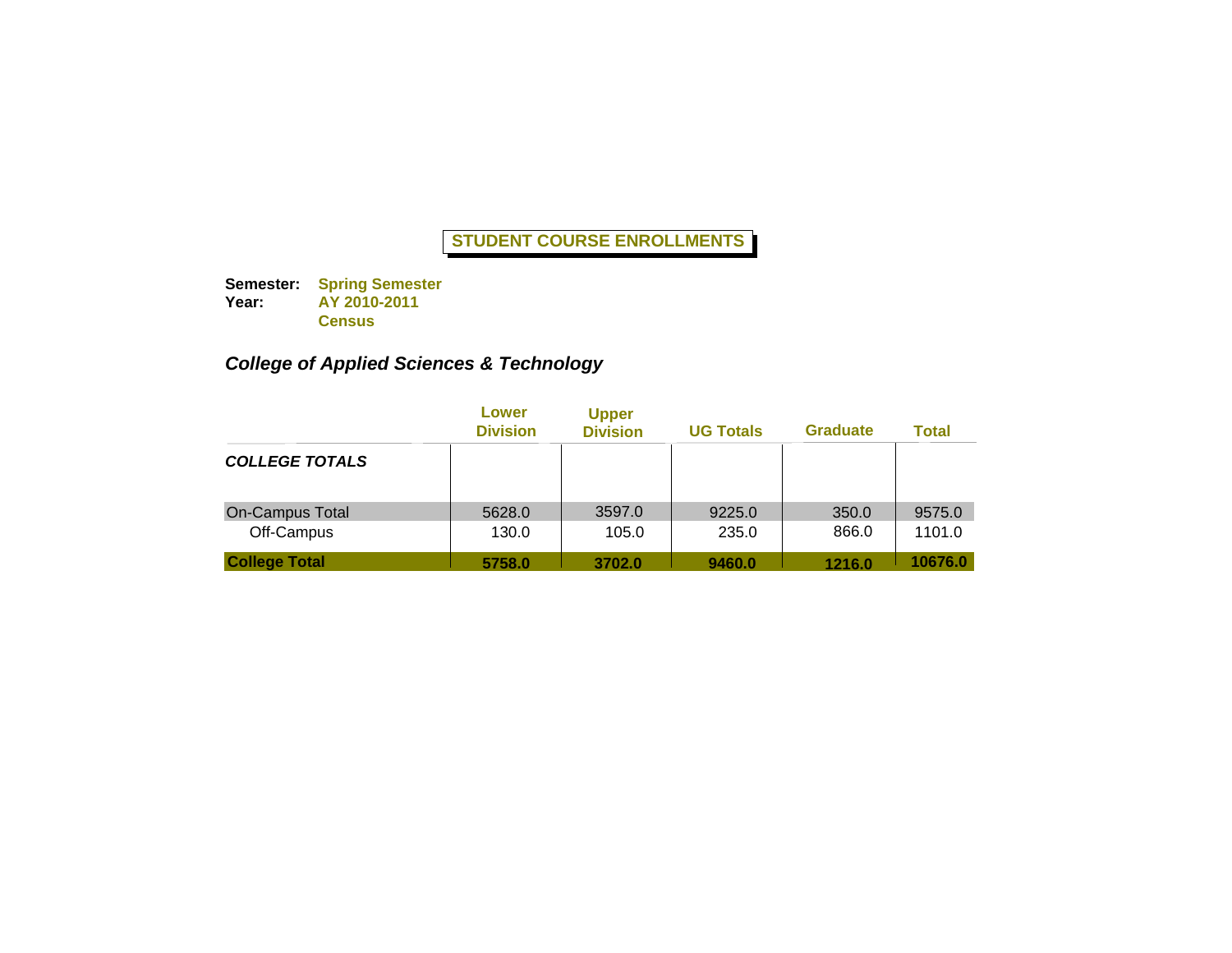**Semester: Spring Semester Year: AY 2010-2011 Census**

# *College of Architecture & Planning*

|                                      | Lower<br><b>Division</b> | <b>Upper</b><br><b>Division</b> | <b>UG Totals</b> | <b>Graduate</b> | <b>Total</b>    |
|--------------------------------------|--------------------------|---------------------------------|------------------|-----------------|-----------------|
| <b>COLLEGE TOTALS</b>                |                          |                                 |                  |                 |                 |
| <b>On-Campus Total</b><br>Off-Campus | 1079.0<br>1.0            | 762.0<br>40.0                   | 1841.0<br>41.0   | 615.0<br>89.0   | 2456.0<br>130.0 |
| <b>College Total</b>                 | 1080.0                   | 802.0                           | 1882.0           | 704.0           | 2586.0          |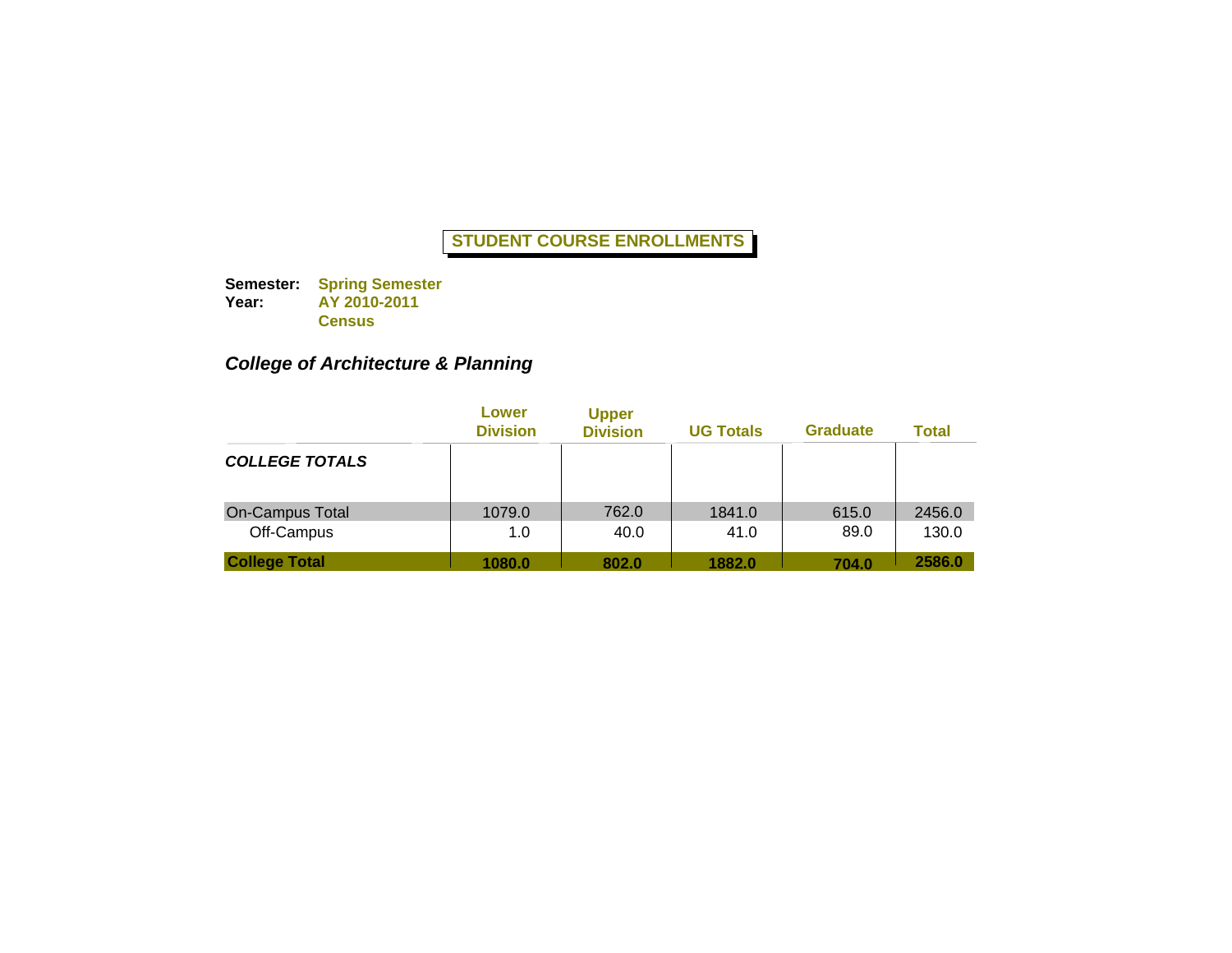**Semester: Year: Spring Semester AY 2010-2011 Census**

# *College of Business*

|                                      | Lower<br><b>Division</b> | <b>Upper</b><br><b>Division</b> | <b>UG Totals</b> | <b>Graduate</b> | Total            |
|--------------------------------------|--------------------------|---------------------------------|------------------|-----------------|------------------|
| <b>COLLEGE TOTALS</b>                |                          |                                 |                  |                 |                  |
| <b>On-Campus Total</b><br>Off-Campus | 5678.0<br>1488.0         | 3762.0<br>284.0                 | 9440.0<br>1772.0 | 310.0<br>346.0  | 9750.0<br>2118.0 |
| <b>College Total</b>                 | 7166.0                   | 4046.0                          | 11212.0          | 656.0           | 11868.0          |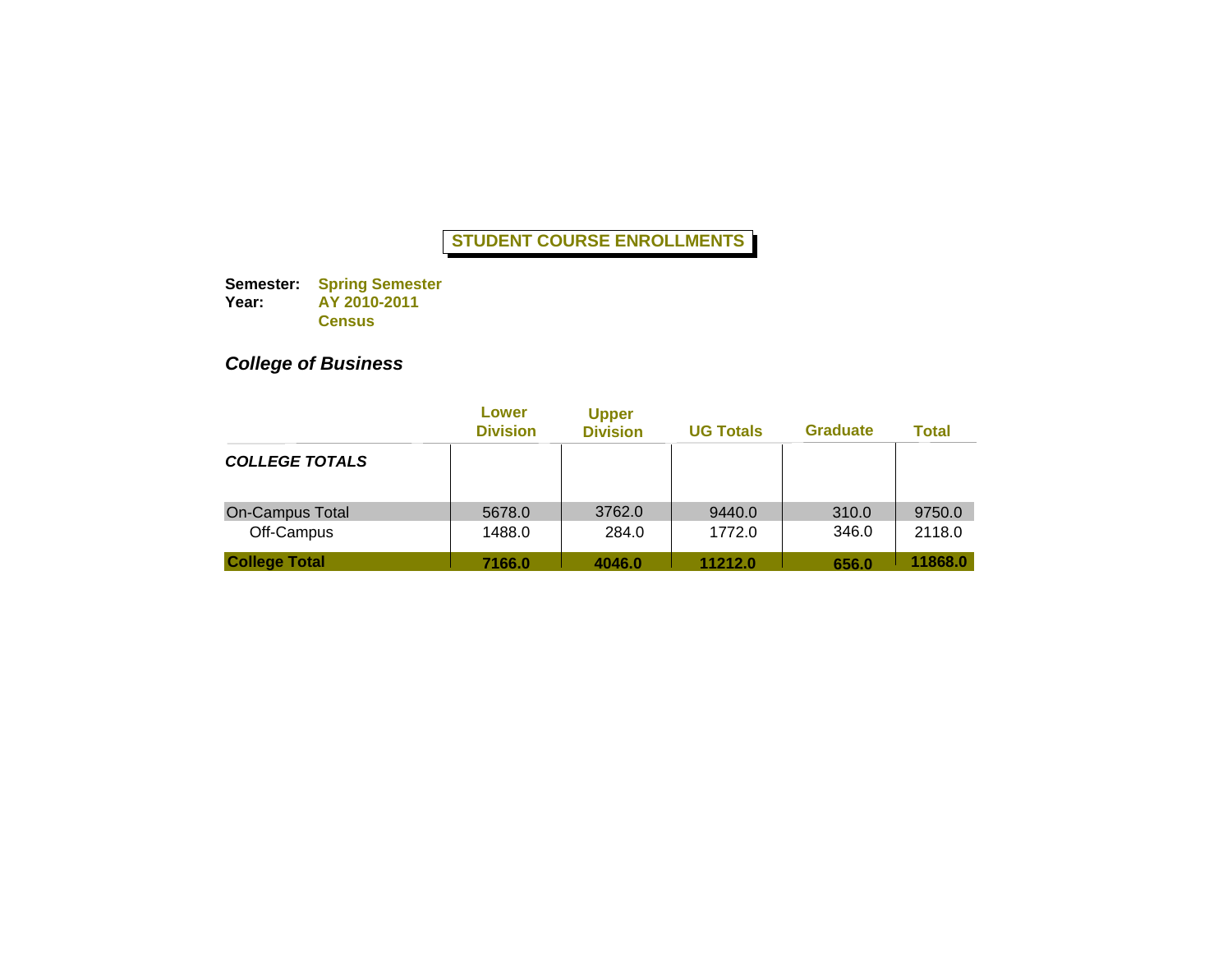**Semester: Spring Semester Year: AY 2010-2011 Census**

# *College of Communication, Information, & Media*

|                                      | Lower<br><b>Division</b> | <b>Upper</b><br><b>Division</b> | <b>UG Totals</b> | <b>Graduate</b> | <b>Total</b>    |
|--------------------------------------|--------------------------|---------------------------------|------------------|-----------------|-----------------|
| <b>COLLEGE TOTALS</b>                |                          |                                 |                  |                 |                 |
| <b>On-Campus Total</b><br>Off-Campus | 4550.0<br>108.0          | 2527.0<br>50.0                  | 7077.0<br>158.0  | 461.0<br>79.0   | 7538.0<br>237.0 |
| <b>College Total</b>                 | 4658.0                   | 2577.0                          | 7235.0           | 540.0           | 7775.0          |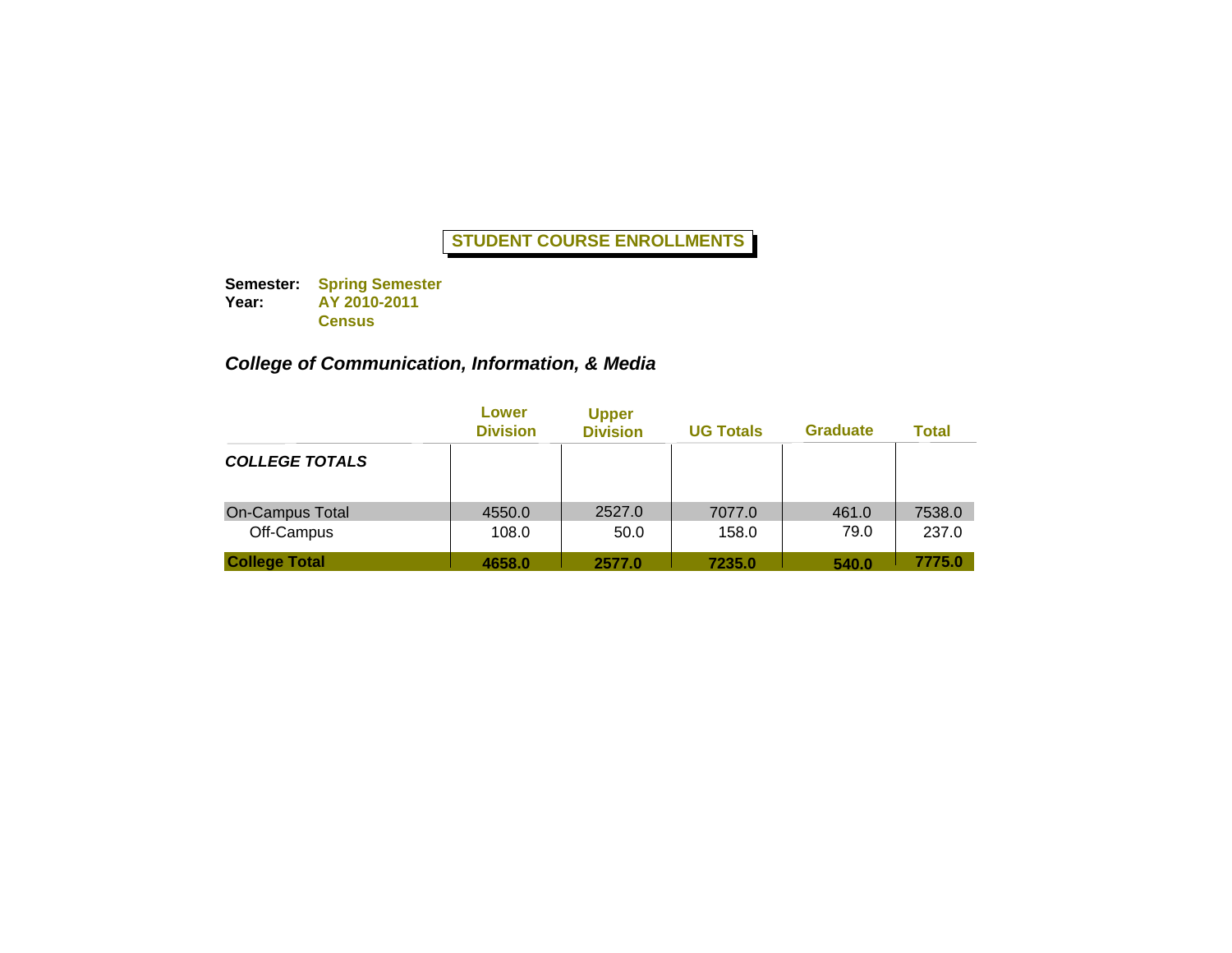**Semester: Year: Spring Semester AY 2010-2011 Census**

# *College of Fine Arts*

|                                      | Lower<br><b>Division</b> | <b>Upper</b><br><b>Division</b> | <b>UG Totals</b> | <b>Graduate</b> | Total           |
|--------------------------------------|--------------------------|---------------------------------|------------------|-----------------|-----------------|
| <b>COLLEGE TOTALS</b>                |                          |                                 |                  |                 |                 |
| <b>On-Campus Total</b><br>Off-Campus | 5645.0<br>207.0          | 2757.0<br>0.0                   | 8402.0<br>207.0  | 353.0<br>0.0    | 8755.0<br>207.0 |
| <b>College Total</b>                 | 5852.0                   | 2757.0                          | 8609.0           | 353.0           | 8962.0          |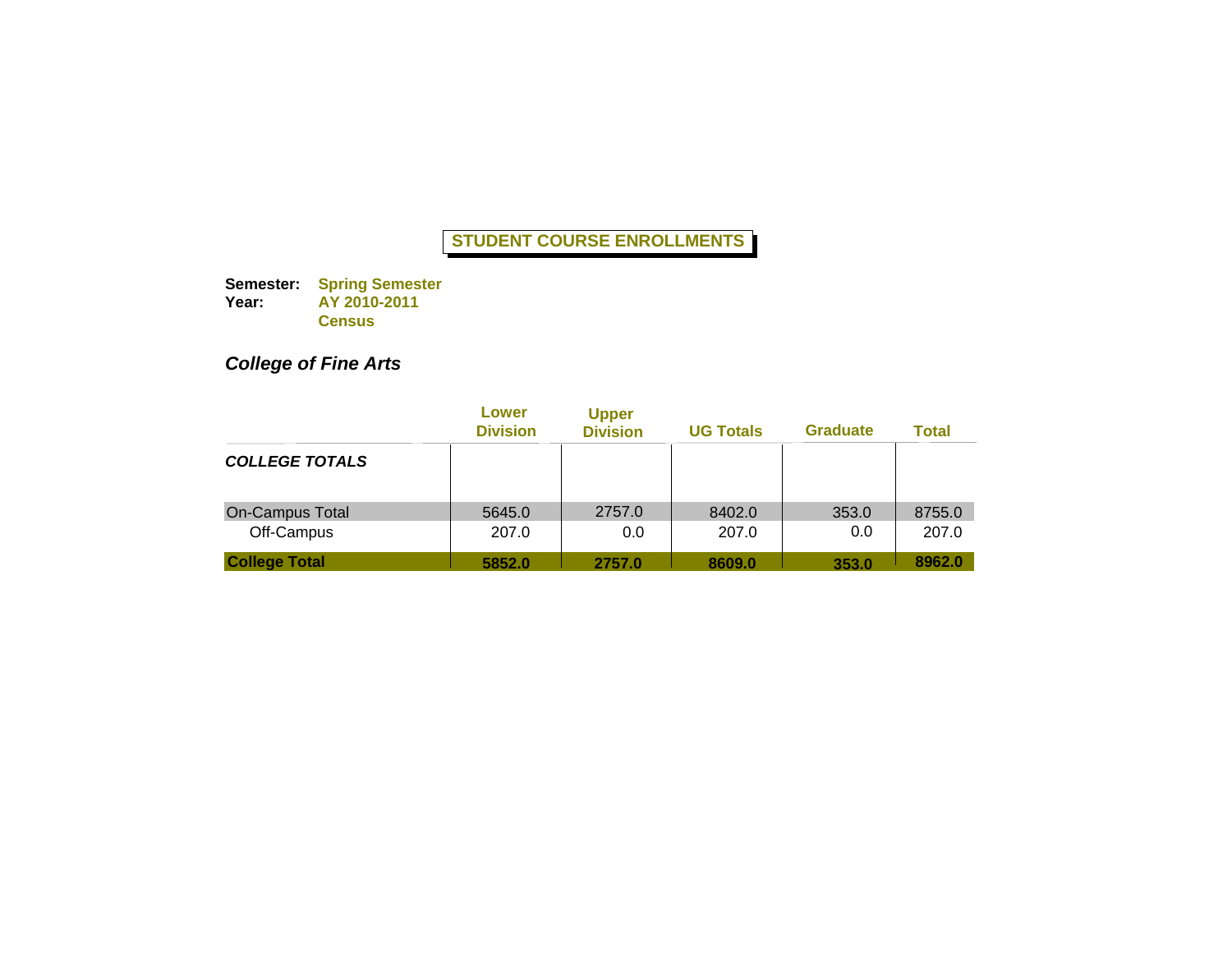**Semester: Year: Spring Semester AY 2010-2011 Census**

# *College of Sciences and Humanities*

|                                      | Lower<br><b>Division</b> | <b>Upper</b><br><b>Division</b> | <b>UG Totals</b>  | <b>Graduate</b> | <b>Total</b>      |
|--------------------------------------|--------------------------|---------------------------------|-------------------|-----------------|-------------------|
| <b>COLLEGE TOTALS</b>                |                          |                                 |                   |                 |                   |
| <b>On-Campus Total</b><br>Off-Campus | 30041.0<br>2835.0        | 7780.0<br>503.0                 | 37821.0<br>3338.0 | 1718.0<br>76.0  | 39539.0<br>3414.0 |
| <b>College Total</b>                 | 32876.0                  | 8283.0                          | 41159.0           | 1794.0          | 42953.0           |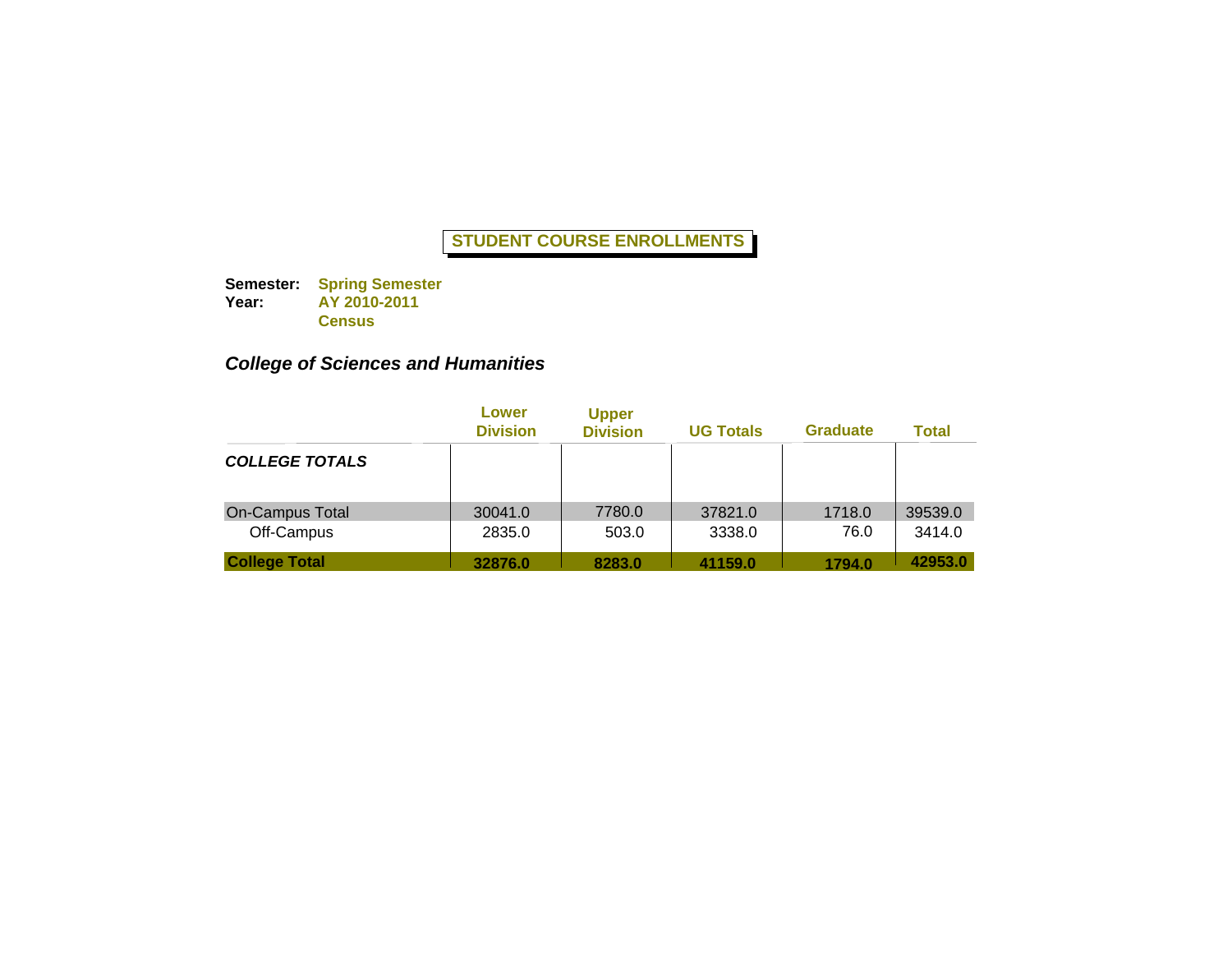**Semester: Year: Spring Semester AY 2010-2011 Census**

# *Interdepartmental*

|                               | Lower<br><b>Division</b> | <b>Upper</b><br><b>Division</b> | <b>UG Totals</b> | <b>Graduate</b> | Total        |
|-------------------------------|--------------------------|---------------------------------|------------------|-----------------|--------------|
| <b>COLLEGE TOTALS</b>         |                          |                                 |                  |                 |              |
| On-Campus Total<br>Off-Campus | 307.0<br>0.0             | 123.0<br>9.0                    | 430.0<br>9.0     | 70.0<br>0.0     | 500.0<br>9.0 |
| <b>College Total</b>          | 307.0                    | 132.0                           | 439.0            | 70.0            | 509.0        |